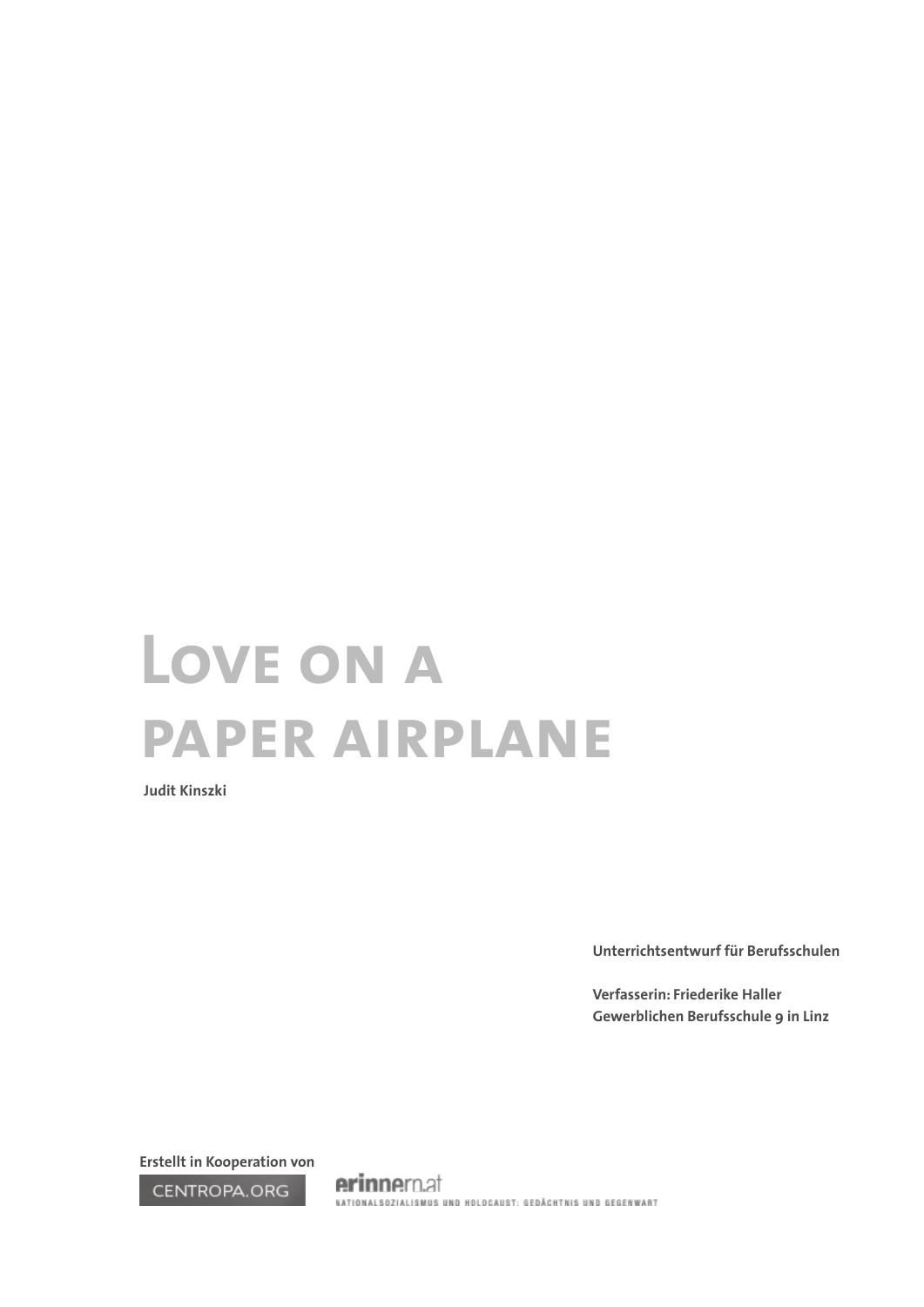| <b>INHALT</b> |  |
|---------------|--|
|               |  |

### **Hinweise für die Arbeit mit dem Unterrichtsentwurf**

| Film        |  |
|-------------|--|
| Photo story |  |

### **Arbeitsimpulse und Materialien**

| Overview                  |  |
|---------------------------|--|
| Discussing the film       |  |
| <b>General Discussion</b> |  |
| Photo Story               |  |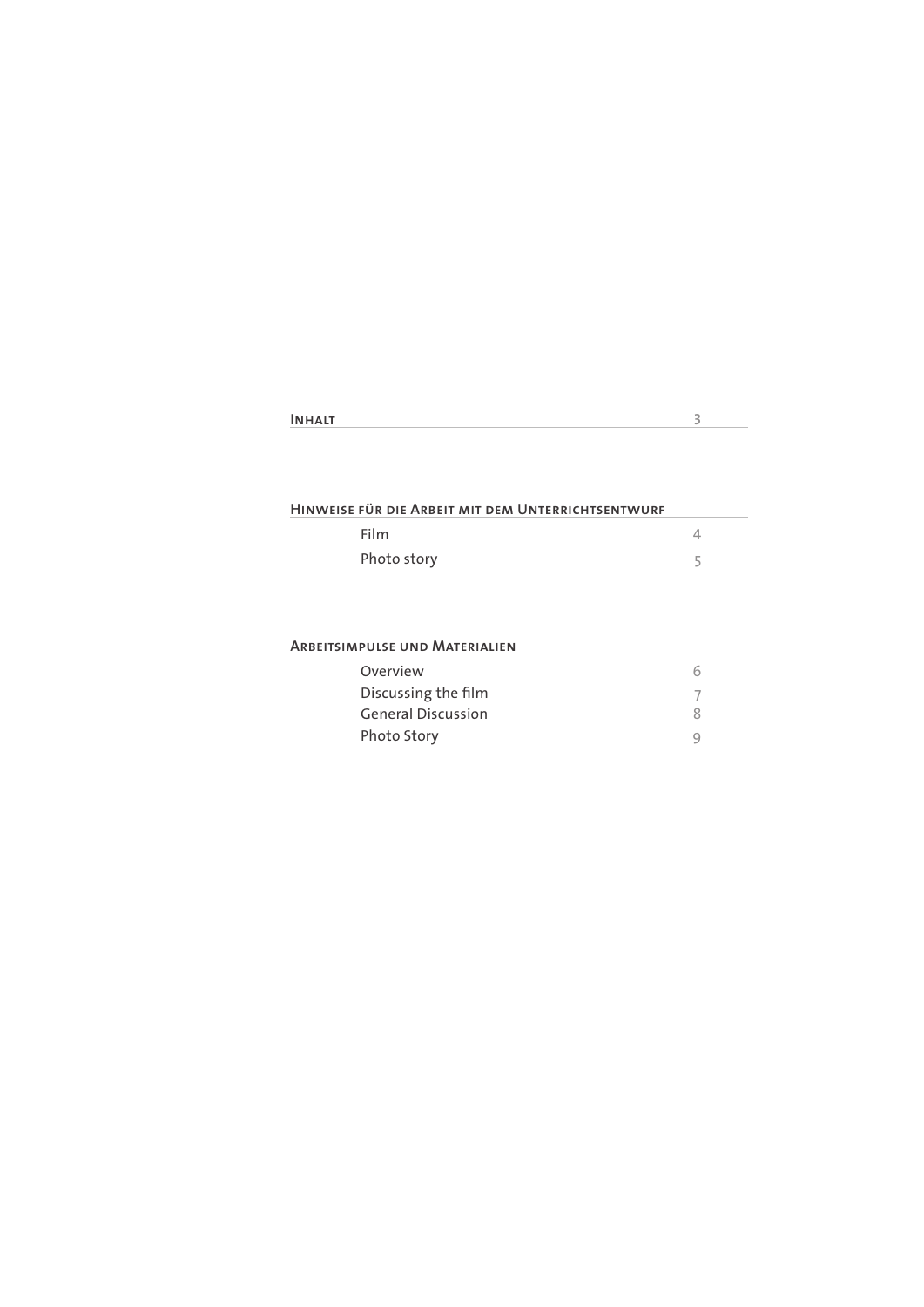**Dieser Unterrichtsentwurf beschäftigt sich mit Fotografien im Fach "Berufsbezogenes Englisch".** 

#### **Hinweise zu den Arbeitsphasen**

| Тнғма                            | <b>DAUFR UF</b> |
|----------------------------------|-----------------|
| Introduction                     |                 |
| After watching the film          | 1               |
|                                  |                 |
| Meaning and use of photos in the |                 |
| Centropa film                    |                 |
| My own Photo story               |                 |

#### **Material**

CENTROPA- FILM "Judit Kinszki – Love on a paper airplane" Ungarisch mit deutschen Untertiteln 4:50 Min.

#### **Besuch in der Schule**

Neben der eigenständigen Durchführung des Unterrichtsentwurfs besteht auch die Möglichkeit, jemanden aus dem Team von Centropa oder \_erinnern.at\_ in die Schule einzuladen, der/die Sie dabei unterstützt. Bei Interesse kontaktieren Sie bitte Maria Ecker (maria.ecker@erinnern.at) oder Fabian Rühle (ruehle@centropa.org).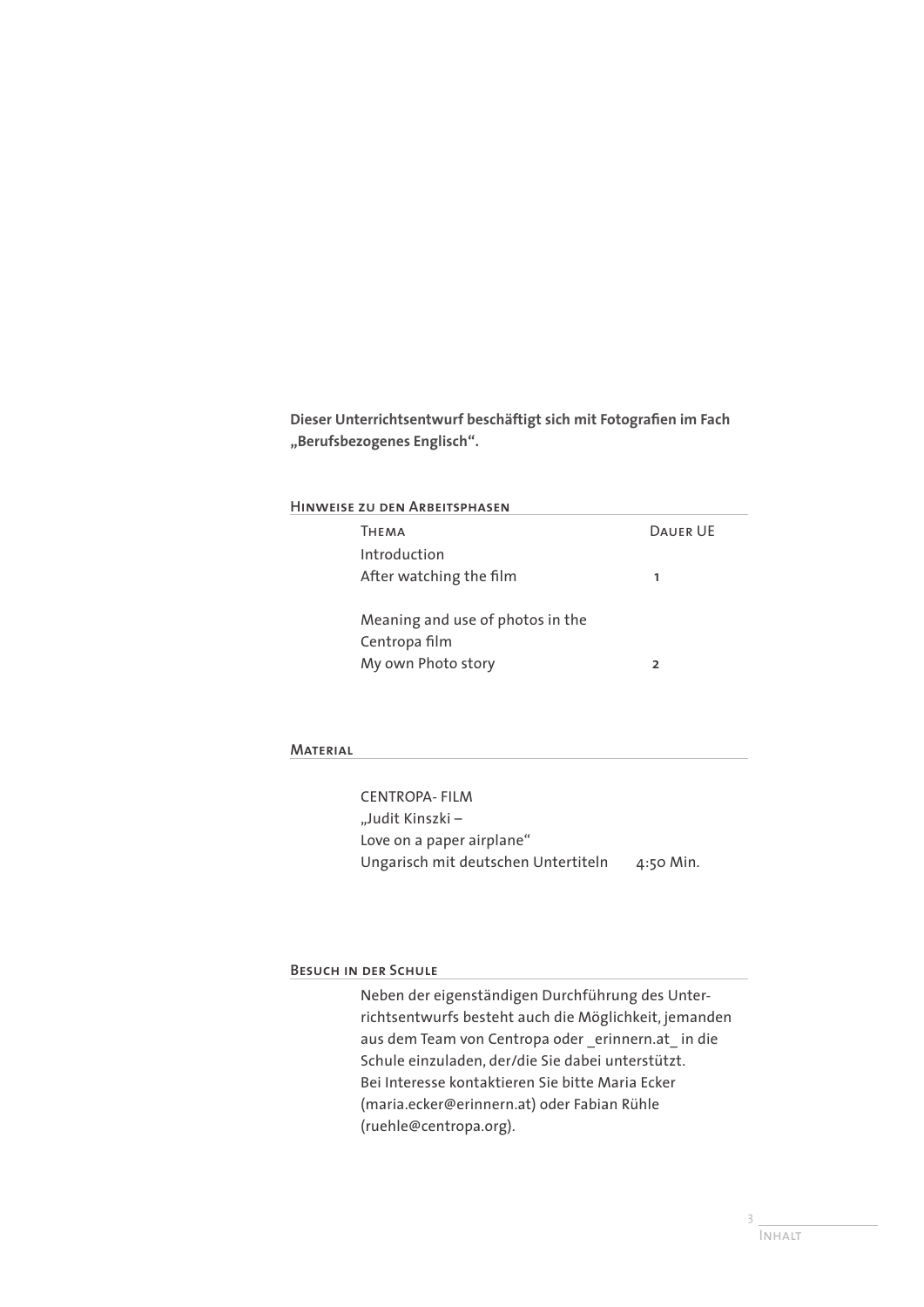# **Hinweise für die Arbeit mit dem Unterrichtsentwurf**

## **Judit Kinszki: Love on a paper airplane**

#### **Introduction**

A few words on the subject before the film starts.

\_Watching the film together.

## **After watching the film**

Discussion (working papers – see Material):

- \_ In which period does the movie take place?
- \_ What do you learn about history when you see a film like Judit Kinszki's?
- \_ What do you think about combining old-fashioned story telling with modern technology?
- What do you like /don´t like about the old photos?

# **Meaning and use of photos in the Centropa film** Judit´s father was a photographer.

- \_ Discussion in class how photos are used in the film: Where are they from? What do they look like (new, old, used, damaged,…) and why?
- \_ What makes a photo important for you?

## General Discussion

\_ Students discuss in small groups if these kinds of movies are able to arouse interest in young people and if they can imagine to produce a similar movie. They find arguments for and against it. Followed by discussion in class.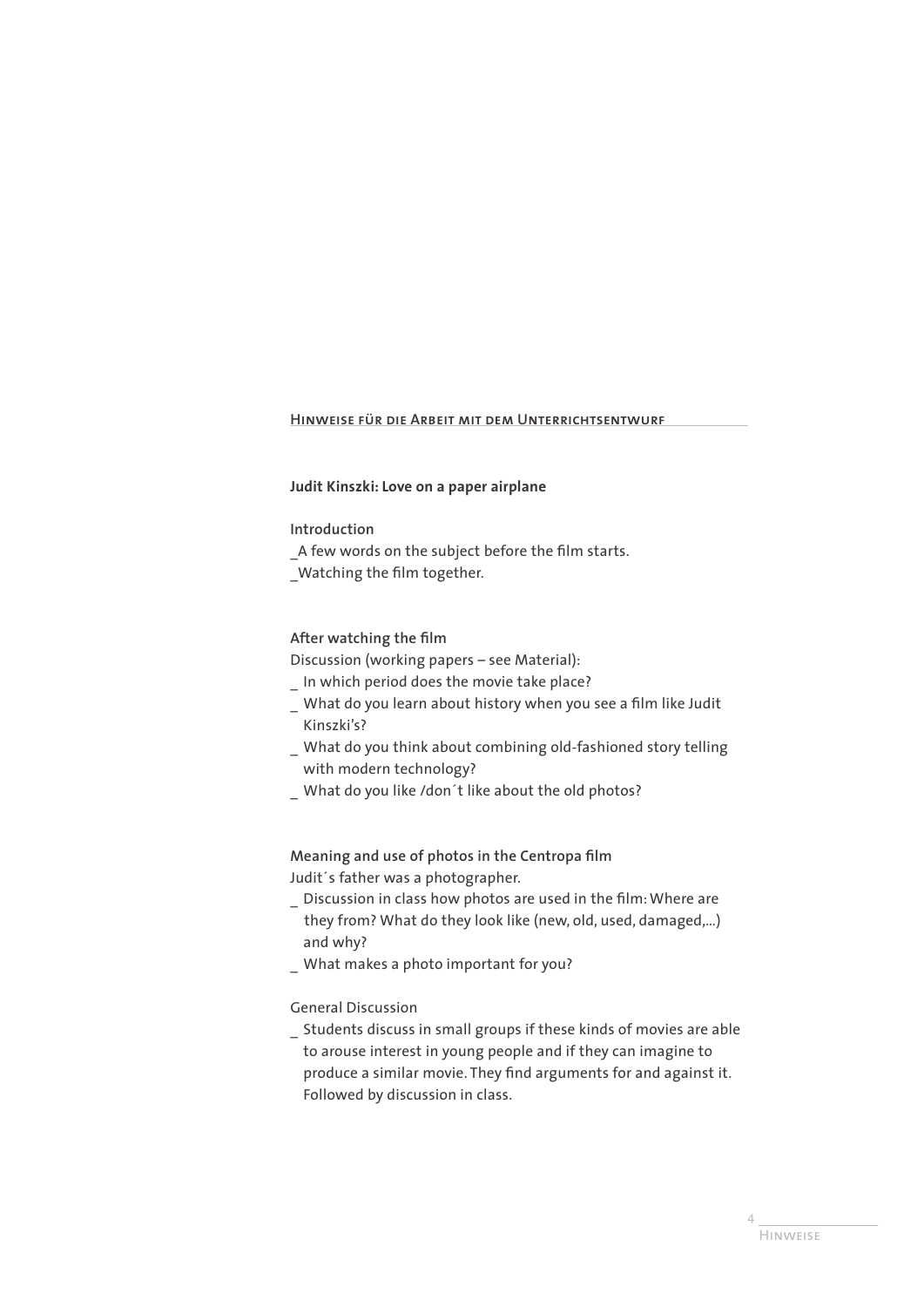**Hinweise für die Arbeit mit dem Unterrichtsentwurf**

**Judit Kinszki: Love on a paper airplane**

### **My own Photo story**

The students find one of their favourite photos – of themselves, someone or something else – and start to build their own photo story from the past to present and future. (see material) They try to find out how the photos were taken (analogue or digital camera) and who took the photos (family member, professional photographer, you or someone else). They prepare a short presentation for the class.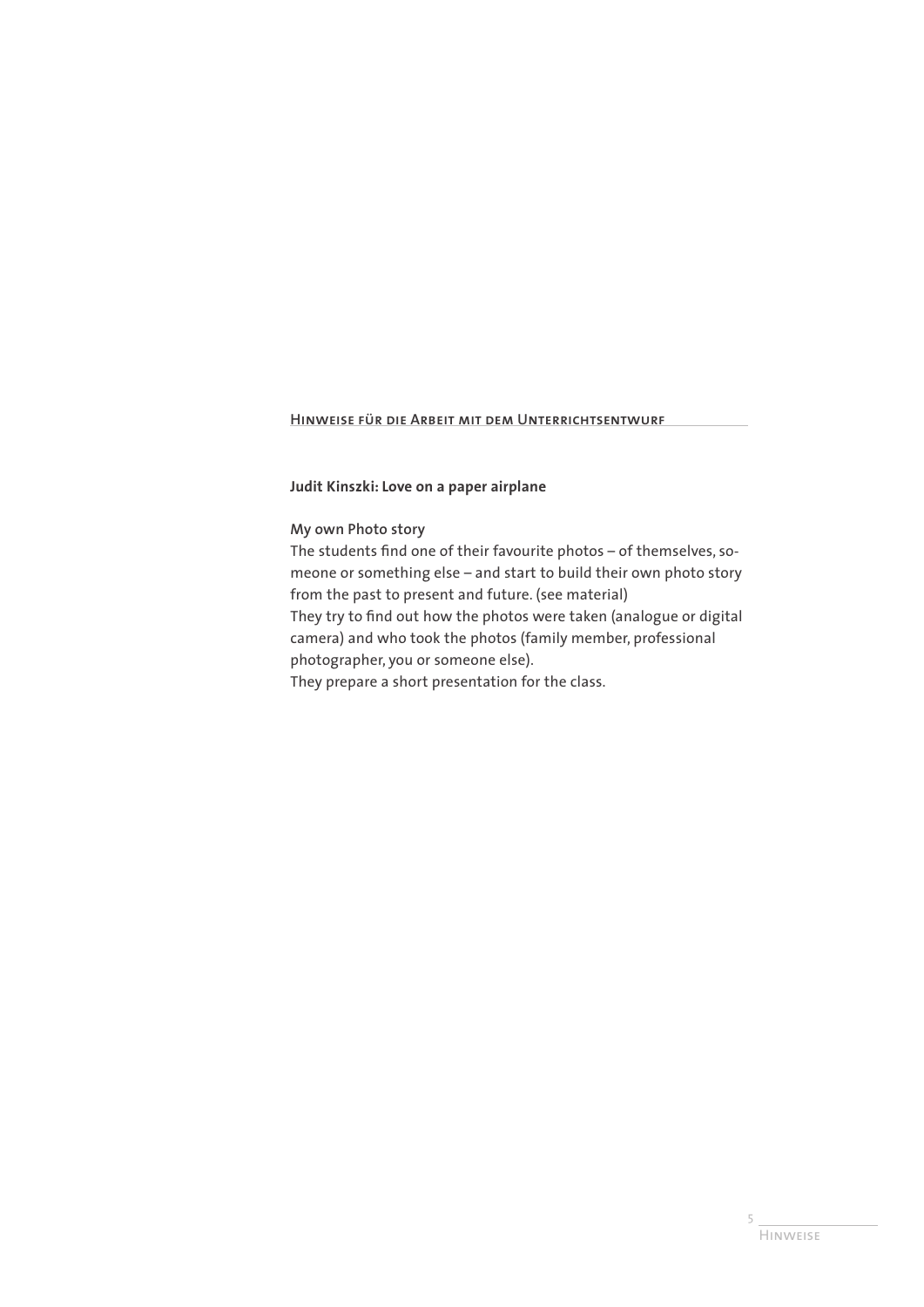# **Arbeitsimpulse und Materialien**

Working paper: Discussing the film Working paper: General Discussion Working paper: My own Photo Story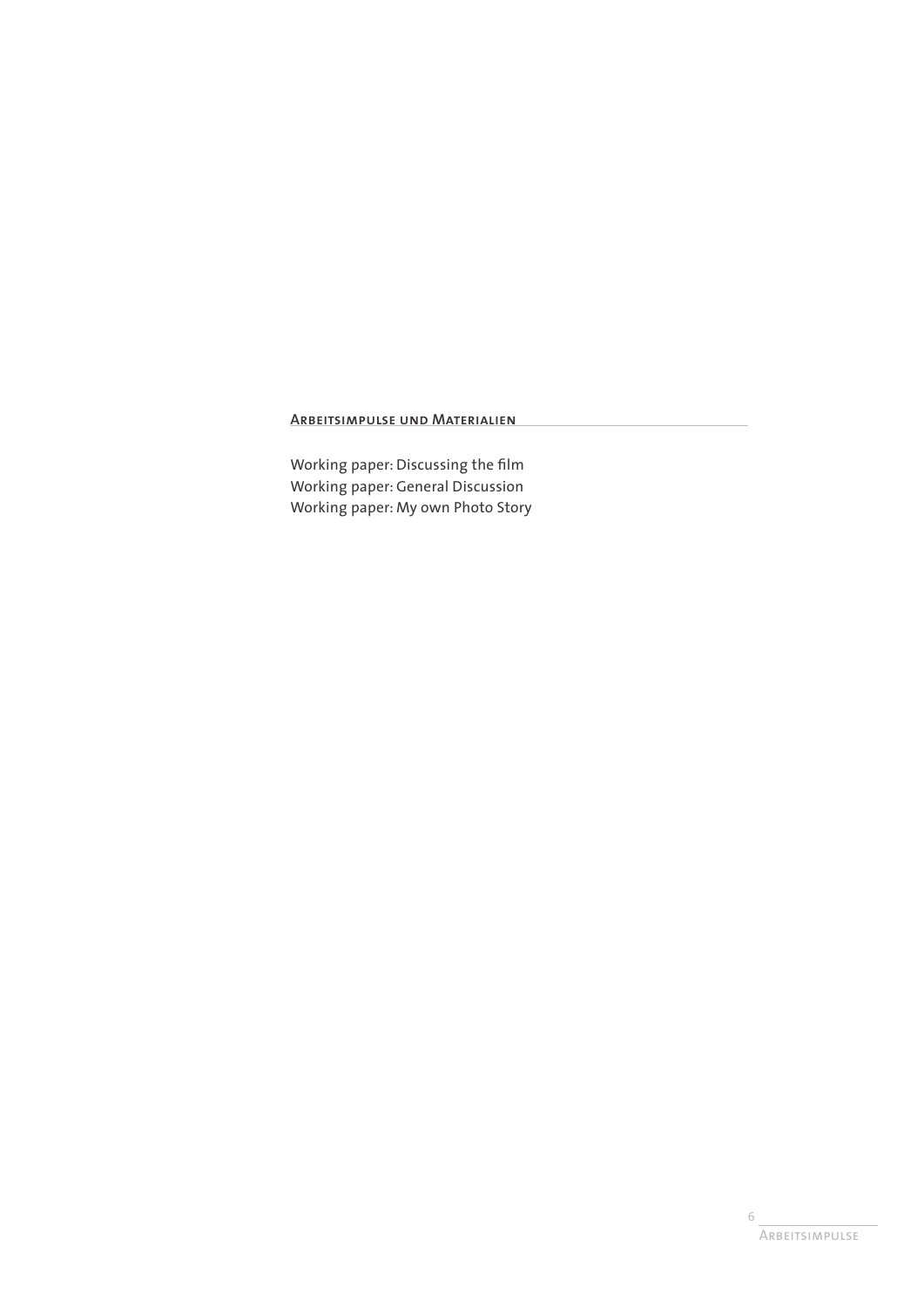**Arbeitsimpuls**

**Working paper: Discussing the film**

\_ In which period does the movie take place?

What do you learn about history when you see a film like Judit Kinszki's?

\_ What do you think about combining old-fashioned story telling with modern technology?

\_ What do you like /don´t like about the old photos?

\_ How are the photos used in the film you have just seen: Where are they from? What do they look like (new, old, used, damaged,…) and why?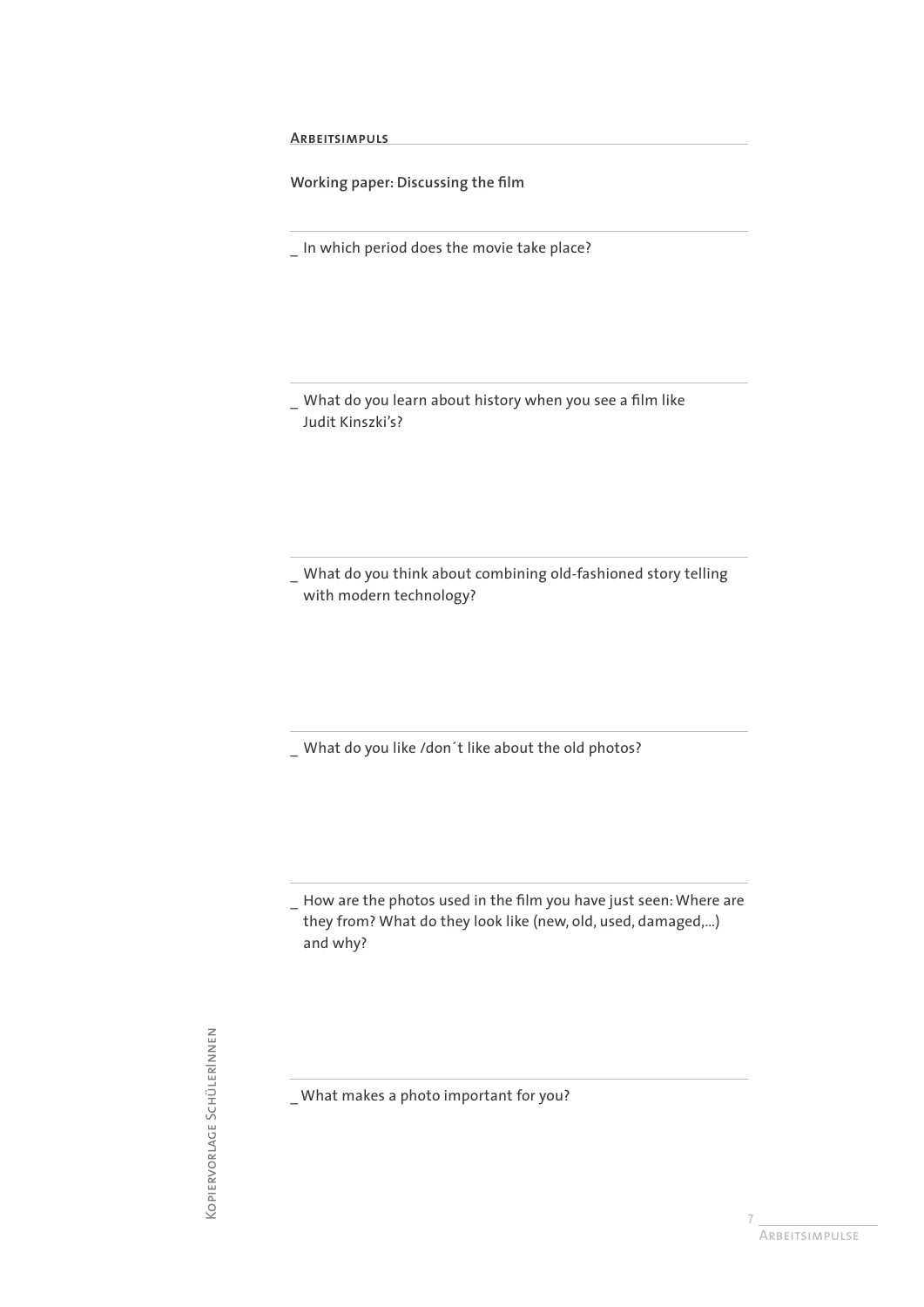**Arbeitsimpuls**

**General Discussion**

Discuss the following questions in your group:

- 1] Can you imagine producing a similar movie or another one for students or young people?
- 2] Do you think that these kinds of movies are able to arouse interest in young people?

\_ Notes:

KOPIERVORLAGE SCHÜLERINNEN Kopiervorlage SchülerInnen

8 Arbeitsimpulse